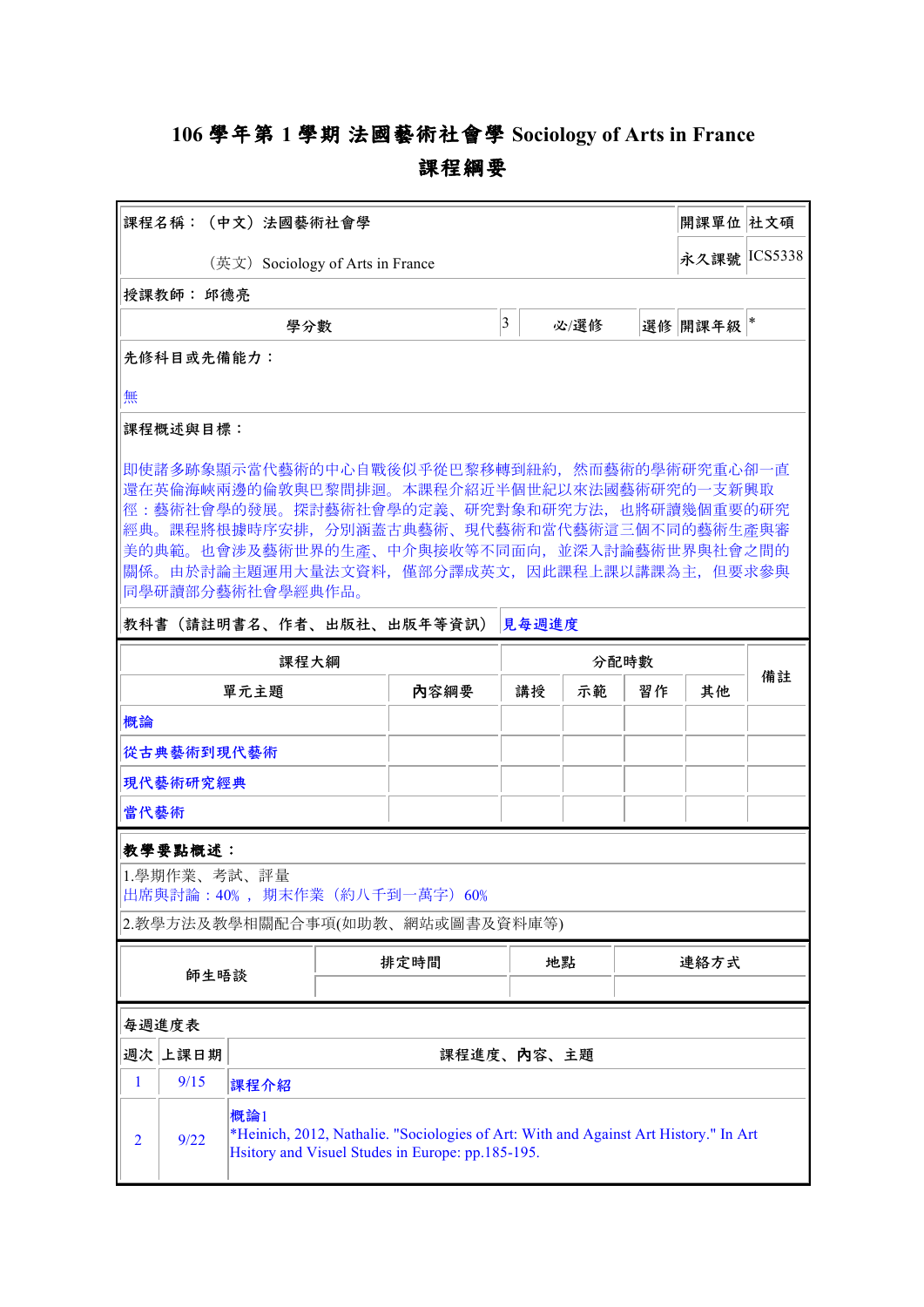| $\overline{3}$           | 9/29  | 概論2<br>*Danko, D. 2008. "Nathalie Heinich's Sociology of Art—and Sociology from Art". Cultural<br>Sociology, 2(2), 242-256.                                                                                                                                                                                                                         |
|--------------------------|-------|-----------------------------------------------------------------------------------------------------------------------------------------------------------------------------------------------------------------------------------------------------------------------------------------------------------------------------------------------------|
| $\overline{4}$           | 10/6  | Bourdieu, Pierre "The Titles of Cultural Nobilities", in Distinction, p.18-<br>63 (有中譯稿上課前一週發放).                                                                                                                                                                                                                                                    |
| 5                        | 10/13 | Bourdieu, P. 1985. "The market of symbolic goods". Poetics, 14(1-2), 13-44.<br>《藝術的法則》,第二章「雙重結構的出現」,台北:藝術家。<br>布爾迪厄, 2016,                                                                                                                                                                                                                          |
| 6                        | 10/20 | Bourdieu, P., & Nice, R. 1980. "The production of belief: contribution to an economy of<br>symbolic goods". Media, culture & society, 2(3), 261-293.<br>布爾迪厄, 2016, 《藝術的法則》, 第二章「象徵性資產的市場」, 台北:藝術家。                                                                                                                                                 |
| $\overline{\mathcal{L}}$ | 10/27 | 從古典藝術到現代藝術(需口頭報告)<br>White, Harrison C., and Cynthia A. White. 1993. Canvases and careers: institutional change<br>in the french painting world. Chicago and London: The University of Chicago Press.Ch.1 $\&$<br>2                                                                                                                                 |
| 8                        | 11/3  | 從古典藝術到現代藝術(需口頭報告)<br>White, Harrison C., and Cynthia A. White. 1993. Canvases and careers: institutional change<br>in the french painting world. Chicago and London: The University of Chicago Press.Ch.2                                                                                                                                           |
| 9                        | 11/10 | 從古典藝術到現代藝術(需口頭報告)<br>White, Harrison C., and Cynthia A. White. 1993. Canvases and careers: institutional change<br>in the french painting world. Chicago and London: The University of Chicago Press. Ch.3<br>& conclusion                                                                                                                          |
| 10                       | 11/17 | 現代藝術研究經典(需口頭報告)<br>Heinich, Nathalie, The Glory of Van Gogh, preface & part I: Deviation, Renewal pp.1-58.                                                                                                                                                                                                                                          |
| 11                       | 11/24 | 現代藝術研究經典(需口頭報告)<br>Heinich, Nathalie, The Glory of Van Gogh, preface & part II: Reconciliation, pp.59-96.                                                                                                                                                                                                                                           |
| 12                       | 12/1  | 現代藝術研究經典(需口頭報告)<br>Heinich, Nathalie, The Glory of Van Gogh, preface & part III: Pilgrimage, pp.59-96.                                                                                                                                                                                                                                              |
| 13                       | 12/8  | 現代藝術研究經典(需口頭報告)<br>Moulin, Raymonde. 1987. The French art market: a sociological view, pp.1-65                                                                                                                                                                                                                                                      |
| 14                       | 12/15 | 現代藝術研究經典(需口頭報告)<br>Moulin, Raymonde. 1987. The French art market: a sociological view, pp.67-133                                                                                                                                                                                                                                                    |
| 15                       | 12/22 | 現代藝術研究經典(需口頭報告)<br>Moulin, Raymonde. 1987. The French art market: a sociological view, pp.135-180                                                                                                                                                                                                                                                   |
| 16                       | 12/29 | 當代藝術典範(1)<br>Heinich, Nathalie, "Practices of Contemporary art : An Approach to a new artistic<br>paradigm", in Tasos Zembylas (ed.), Artistic Practices: Social Interactions and Cultural<br>Dynamics, London; New York: Routledge, Taylor & francis Group, 2014, pp.170-<br>208. (台師大)                                                            |
| 17                       | 1/5   | 當代藝術典範(2)<br>*Heinich, Nathalie, 2012, "Mapping intermediaries in contemporary art according to<br>pragmatic sociology" European Journal of Cultural Studies, 15(6), 695-702.<br>(選讀)Moulin, R. (1995). The Museum and the Marketplace: The Constitution of Value in<br>Contemporary Art. International Journal of Political Economy, 25(2), 33-62. |
| 18                       | 1/12  | 當代藝術典範(3)<br>einich, Nathalie, 2000, "From rejection of contemporary art to culture war", in Michele                                                                                                                                                                                                                                                |